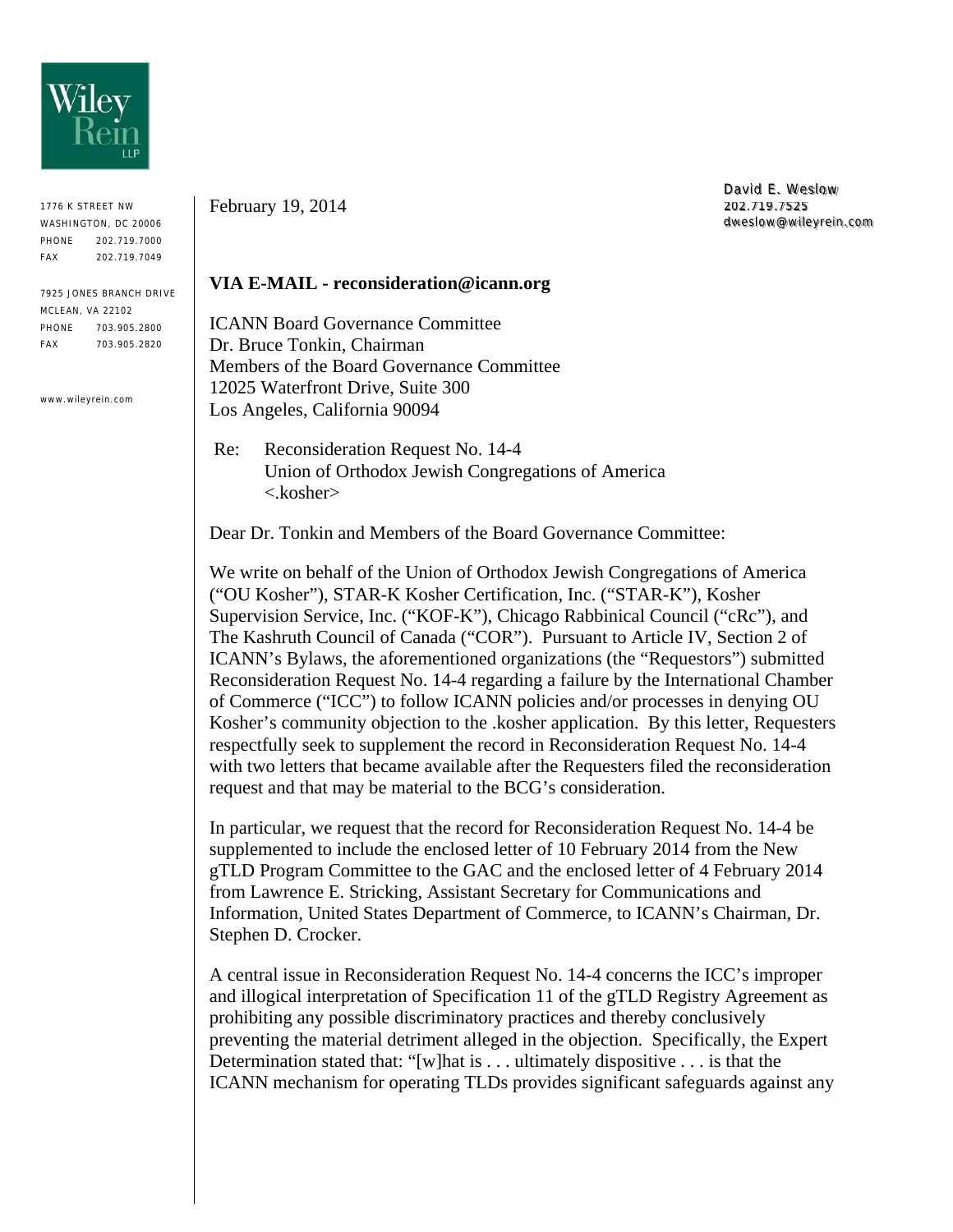

ICANN Board Governance Committee February 19, 2014 Page 2

type of abuse."<sup>1</sup> The reference in this statement was to Article  $3(c)$  of Specification 11, which states: "Registry Operator will operate the TLD in a transparent manner consistent with general principles of openness and non-discrimination by establishing, publishing and adhering to clear registration policies."<sup>2</sup> The objectors clearly articulated in the objection proceeding that Article 3(c) of Specification 11 merely requires transparency, explaining that: "Section 3(c) will not restrict KMA's ability to subjectively determine the .kosher registrant eligibility criteria so long as KMA publishes such criteria and even-handedly applies the criteria." However, the ICC Expert ignored the plain language of Section 3(c), stating that he:

cannot accept the argument that the openness and nondiscrimination obligations laid down in [Article 3(c)] would not prevent the Applicant from resorting to restrictive criteria, if it applied them openly and even-handedly. That argument presupposes an interpretation of Article 3(c) that would render it completely meaningless and is therefore untenable. Article 3(c) is a fundamental provision in the overall system, and it must be assumed that it will be interpreted constructively and not in a formalistic manner.3

In the request for reconsideration, the Requesters noted the GAC's concerns, as expressed in the Buenos Aires Communiqué, that the language of Specification 11 may not satisfy the GAC's Beijing Communiqué Advice regarding restricted access registries.4

On 10 February 2014, ICANN's New gTLD Program Committee responded to the GAC, confirming the Requesters' understanding that Specification 11 calls for transparency rather than providing a substantive contractual prohibition against discriminatory and restrictive gTLD operations.<sup>5</sup>

 $\overline{a}$ 

<sup>&</sup>lt;sup>1</sup> .Kosher Expert Determination ¶ 82 (Reconsideration Request 14-4, Annex A).

<sup>&</sup>lt;sup>2</sup> ICANN Registry Agreement, Specification 11 (approved 20 Nov. 2013) (Reconsideration Request 14-4, Annex M).

<sup>3</sup> .Kosher Expert Determination ¶ 83.

<sup>4</sup> *See* Reconsideration Request 14-4 at 20. 5

<sup>&</sup>lt;sup>5</sup> A copy of the 10 February 2014 letter from ICANN's Chairman, Stephen D. Crocker to Heather Dryden, Chair, Governmental Advisory Committee, is attached hereto as a proposed Annex S to the Reconsideration Request No. 14-4.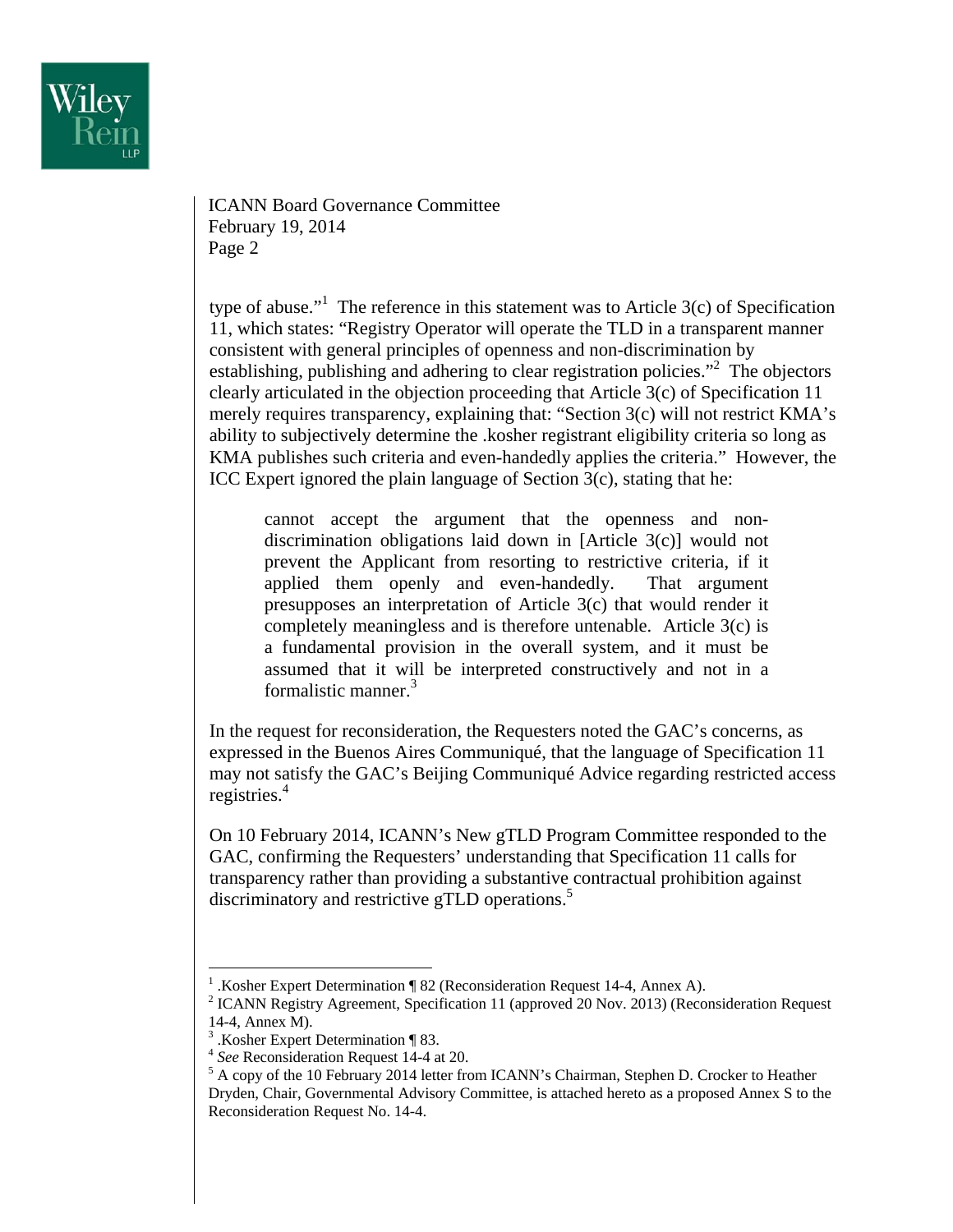

ICANN Board Governance Committee February 19, 2014 Page 3

Specifically, the NGPC expressed its understanding that the GAC Advice upon which Specification 11 is based, was:

a call for transparency, which is fundamental to providing consumers choice in the marketplace, and a goal that ICANN supports. Transparency requires that the community be aware of the restrictions; otherwise, the restrictions may be said to be unjustified or undue.

The NGPC went on to clarify that:

 $\overline{a}$ 

The contractual language focuses on transparency because of the central role transparency plays in ensuring that restrictions do not provide undue preferences or subject parties to undue disadvantages. The text of the PIC Specification was crafted to meet the spirit and intent of the GAC's advice in a way that is appropriate as contract language.

The NGPC clarification confirms that the ICC's expert determination in the .kosher community objection was inconsistent with ICANN policy in that the expert determination expressly relied on an incorrect interpretation of Specification 11 that the NGPC has now directly disavowed (i.e., that Specification 11 would "prevent the Applicant from resorting to restrictive criteria"). $<sup>6</sup>$ </sup>

A recent letter from Lawrence E. Stricking, Assistant Secretary for Communications and Information, United States Department of Commerce, to ICANN's Chairman, Dr. Stephen D. Crocker, also raised concerns that the .kosher applicant could operate the gTLD in a restrictive and discriminatory manner.<sup>7</sup> The February 4 letter expressed the United States' "belief that it is important that gTLD registry operators using restricted registrations policies, other than brand and certain other gTLDs, avoid granting undue preference to any particular party or subjecting potential registrants to any undue disadvantage." This letter further demonstrates

<sup>&</sup>lt;sup>6</sup> Although the NGPC clarification also references the revisions to the Registry Agreement to address the Category 1 Safeguard advice, the .kosher string is not subject to that Advice.

<sup>&</sup>lt;sup>7</sup> A copy of the 4 February 2014 letter from Lawrence E. Stricking, Assistant Secretary for Communications and Information, United States Department of Commerce, to ICANN's Chairman, Dr. Stephen D. Crocker, is attached hereto as a proposed Annex T to the Reconsideration Request No. 14-4.